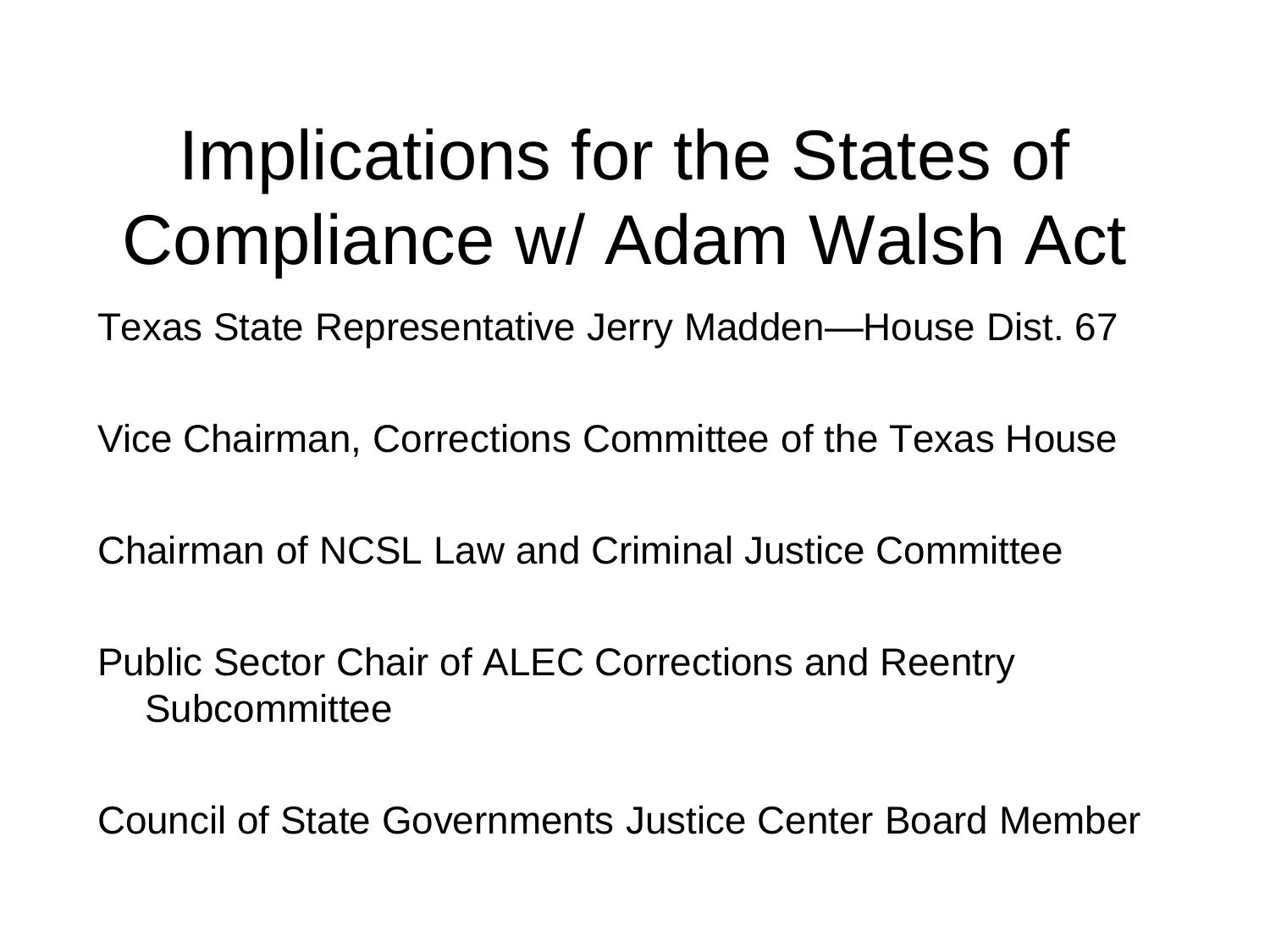# State Concerns with SORNA

- Juvenile registration
- Unfunded mandate to state & local govts.
- Tiering based on offense rather than empirical risk assessment
- **State and local technology requirements, including:**
	- Implementation of new software and IT.
	- Mandatory sentencing for failure to register.
	- Palm print technology.
- Retroactivity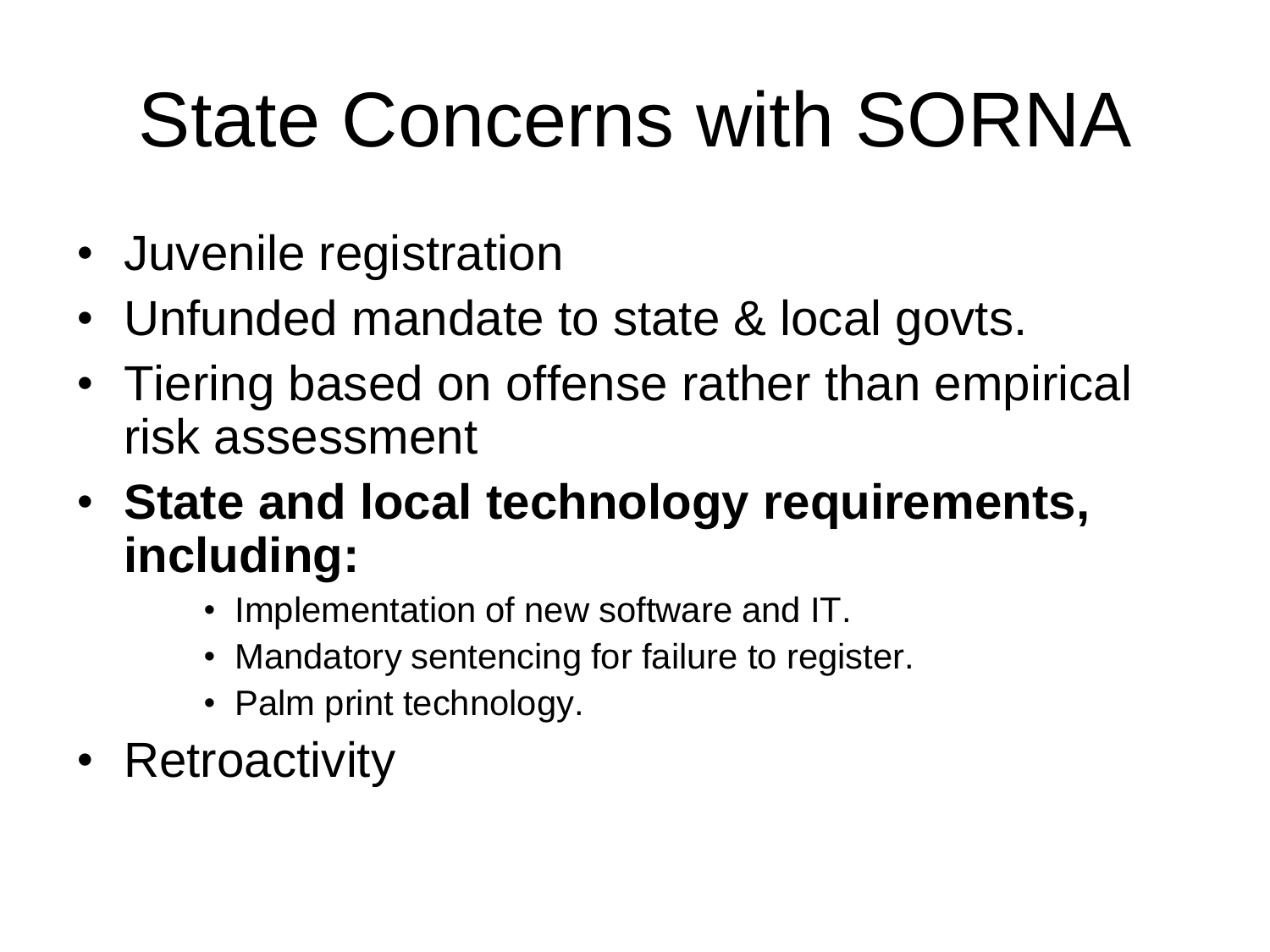# Groups w/ Serious Concerns About AWA

• National Conference of State Legislatures, Council of State Governments, National Congress of American Indians, National Criminal Justice Association, National Sheriffs' Association, Coalition For Juvenile Justice, International Community Corrections Association, National Troopers Coalition, Jacob Wetterling Resource Center, Council of Juvenile Correctional Administrators, National Juvenile Defender Center, National Youth Advocate Program, National Center for Youth Law, National Alliance to End Sexual Violence, Association for the Treatment of Sexual Abusers, The ALLY Foundation, Maine Coalition Against Sexual Assault, Vermont Network Against Domestic and Sexual Violence, California Coalition On Sexual Offending, Idaho Department of Juvenile Corrections, California Sex Offender Management Board Maine Coalition Against Sexual Assault, Florida Council Against Sexual Violence, Connecticut Sexual Assault Crisis Services, Juvenile Justice Project of Louisiana, Colorado Coalition Against Sexual Assault, New Mexico Sex Offender Management Board, New Mexico Coalition of Sexual Assault Programs, New Jersey Office of the Public Defender, New Jersey Coalition Against Sexual Assault, Arizona Sexual Assault Network, Virginia Sexual and Domestic Violence Action Alliance, Texas Association Against Sexual Assault, Montana Sex Offender Treatment Association, Washington State Sex Offender Policy Board, Wisconsin Council on Children and Families, North Carolina Behavioral Health Services, Hawaii Association for the Treatment of Sexual Abusers, Tennessee Commission on Children and Youth, Washington Coalition of Sexual Assault Programs, Iowa Coalition Against Sexual Assault, Office of the Ohio Public Defender, and Ohio Justice & Policy Center.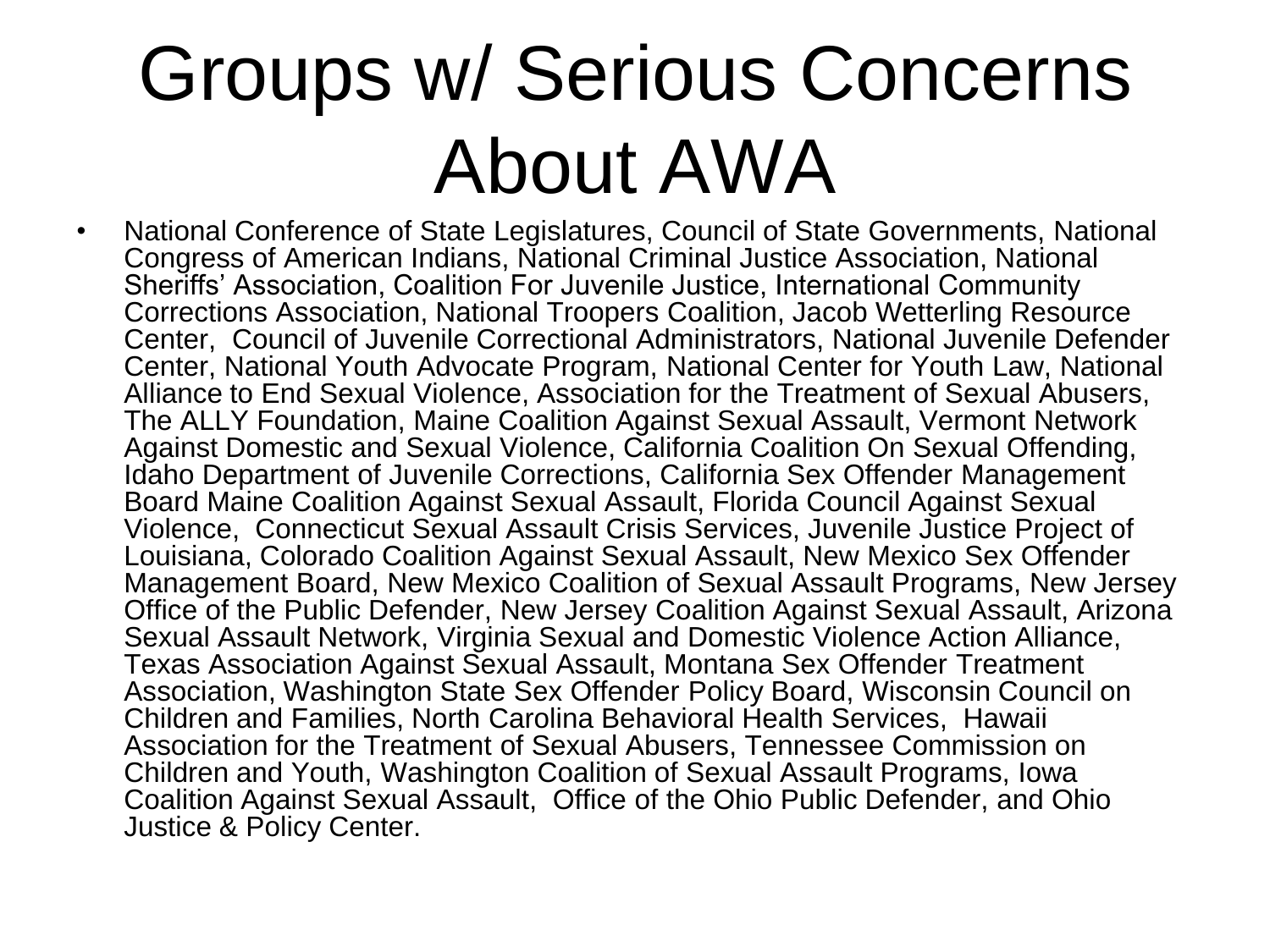# Substantially Compliant

- **States- Delaware, Florida, and Ohio**
- **Confederated Tribes of the Umatilla**
- **Confederated Tribes and Bands of the Yakama Nation**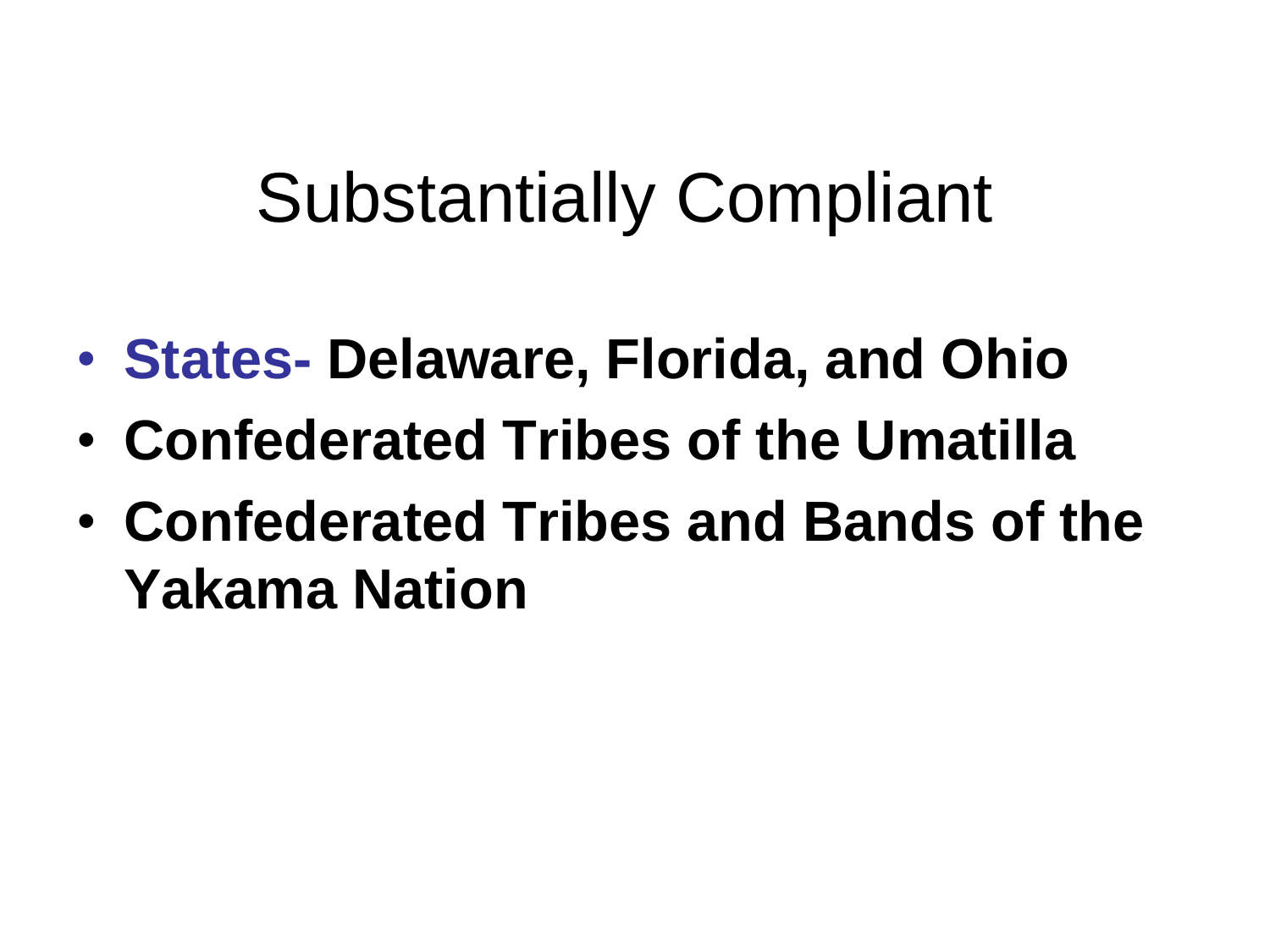# Not Substantially Compliant

• 47 states, territories, and 210 federally recognized tribes that are eligible to make the AWA election (i.e. each tribe may elect to retain the authority over the sex offender registry functions within the tribal territory unless the tribe is subject to the criminal jurisdiction of a State).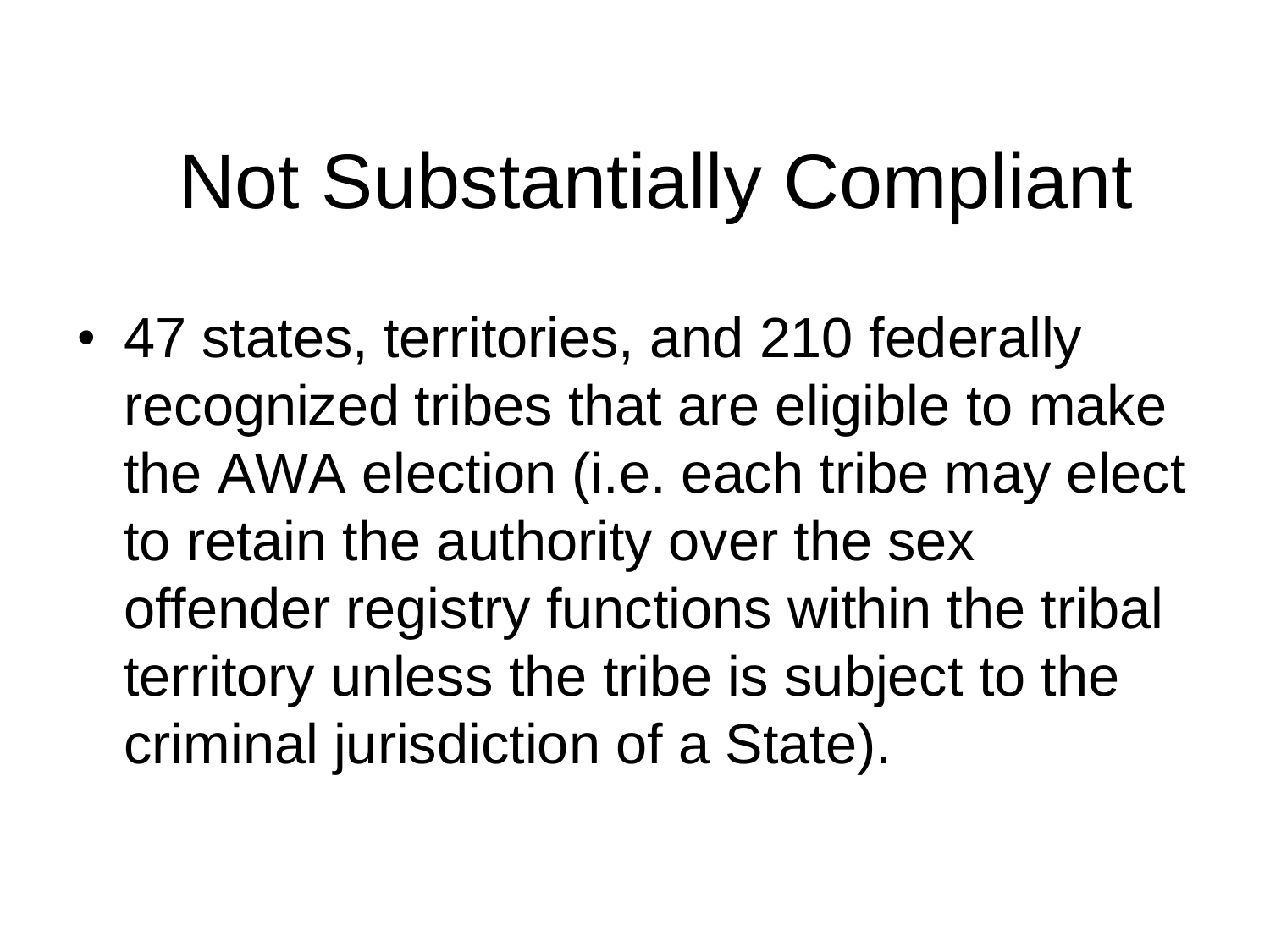# ADAM WALSH ACT Areas Of Impact on Local Law Enforcement

- In-person Appearances
- Addition of Offenses
- Increased Length of Registration Period
- Hardware and Software Costs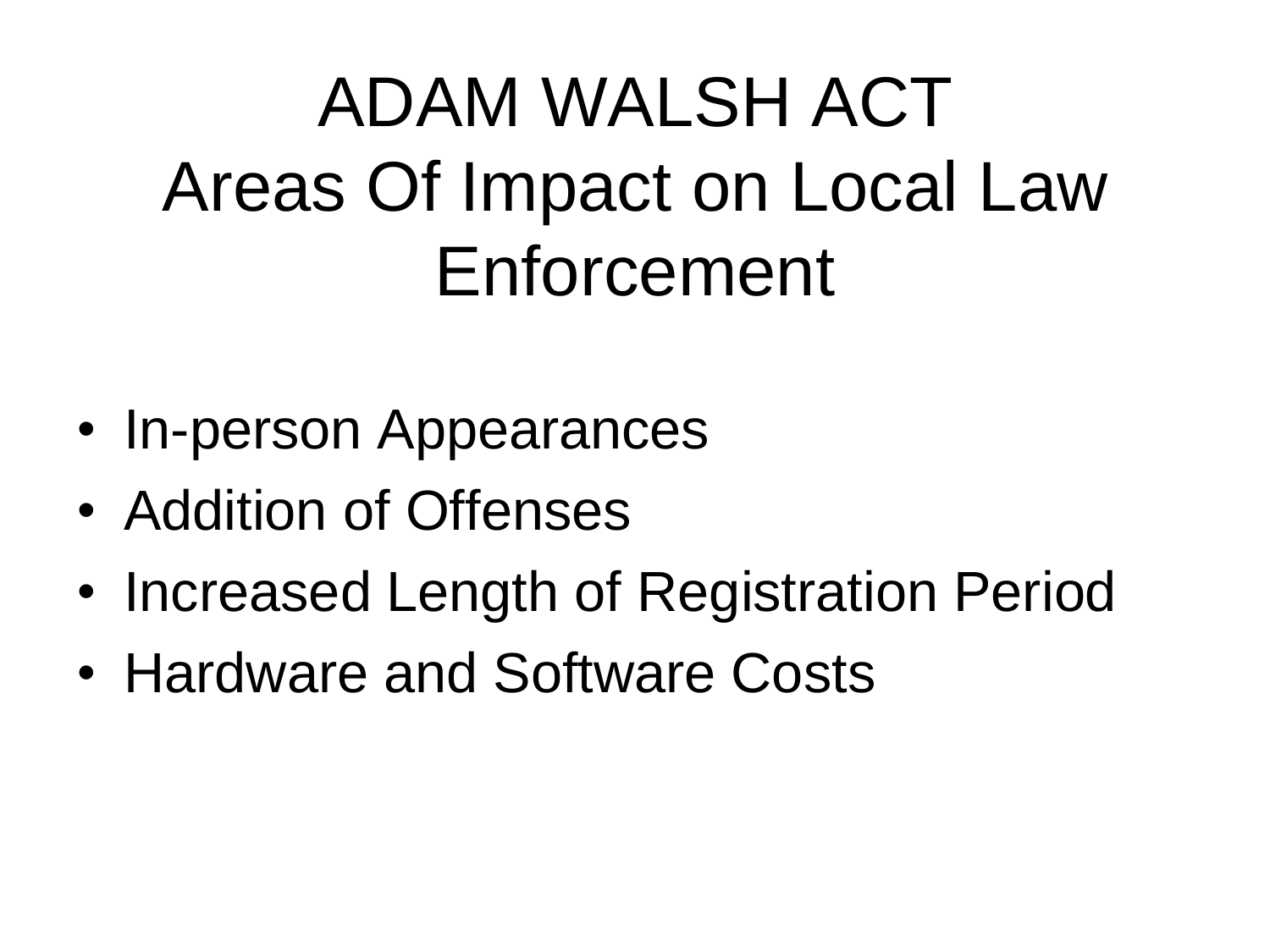### AWA Impact – Austin PD

## Total In Person Appearances Per Day (Est.)

| Year                                        | 2006- | <b>AWA</b> |
|---------------------------------------------|-------|------------|
|                                             | 2008  | (Estimate) |
| <b>Total Offender</b><br>Appearances        | 1,781 | 5,371      |
| Avg. /Day<br>$(5-daywk)$<br>250 workdays/yr | 7.04  | 21.4       |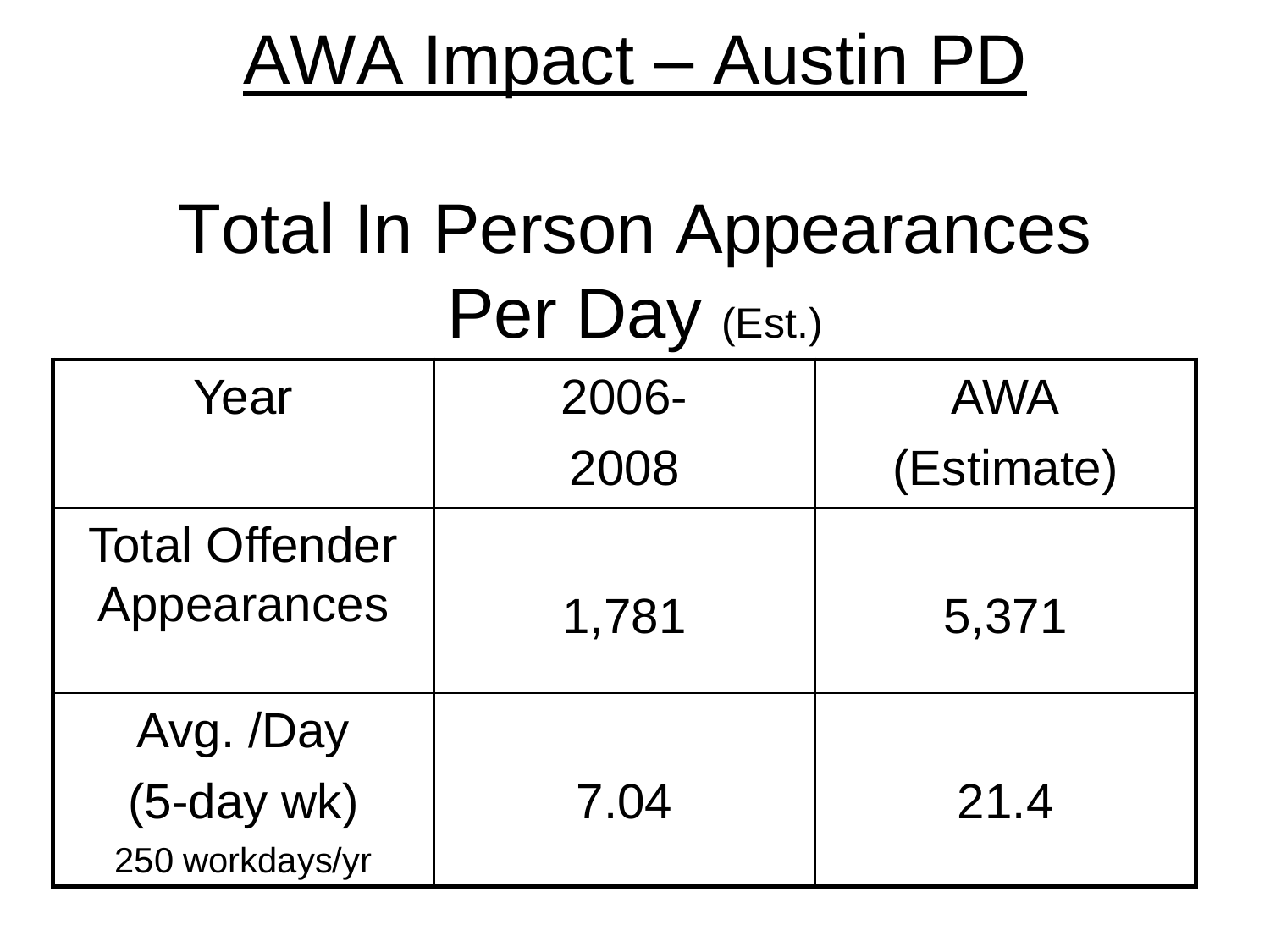# ADAM WALSH ACT

#### Increase Length of Registration Period

| <b>AWA TIER</b> | <b>Post-10</b> | Per year        | <b>Lifetime</b> |
|-----------------|----------------|-----------------|-----------------|
|                 | <b>Reclass</b> | <b>Increase</b> | <b>Increase</b> |
|                 | 29             | 29              | 145             |
|                 | 64             | 128             | 1,920           |
| $   _*$         | 31             | 124             | 3,100           |
| <b>TOTAL</b>    | 124            | 281             | 5,165           |

\*-assumes conviction (or Adoption of AWA) at age 35 and death at age 70.